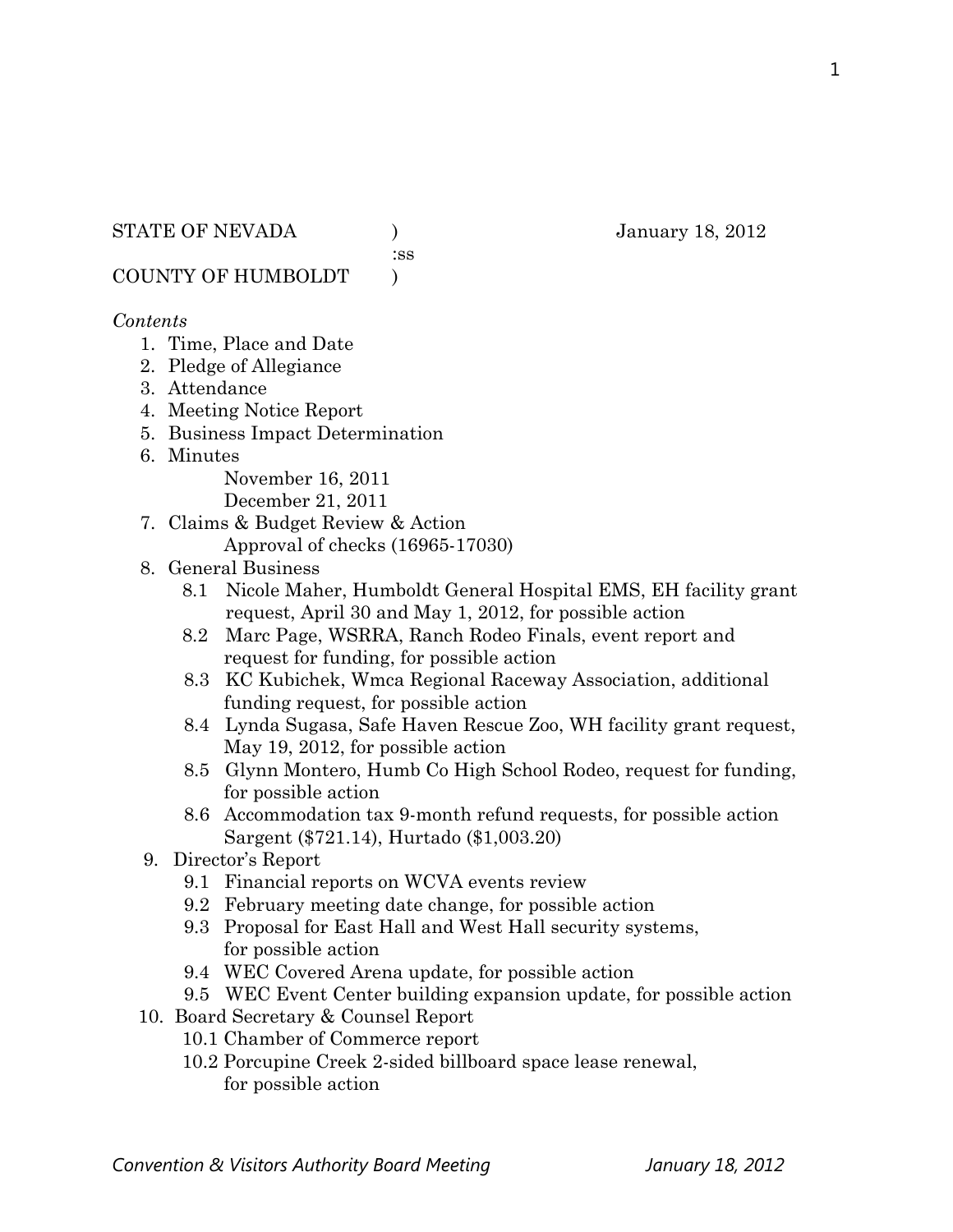- 10.3 Report on Gaming approval of 2012 charitable lottery, no action required
- 10.4 Update on East Hall carpet project & possible change in type of carpet base, for possible action
- 10.5 Update on Tri-County Fair "big name" concert, for possible action
- 10.6 New Ethics Commission outline on conflicts of interest, disclosure & abstention, for possible action
- 10.7 Counsel's 2011 audit rep letter, no action required
- 10.8 Convention Center parking lots regulations, for possible action
- 10.9 Report on delinquencies, for possible action on liens
- 10.10Report on mule races jockey insurance, for possible action
- 11. Board Administrator
	- 11.1 December reports
- 12. Other Reports
- 13. Next Meeting Date
- 14. Adjournment

#### **MINUTES, JANUARY 18, 2012**

**1. Time, Place and Date.** The Winnemucca Convention and Visitors Authority met in regular session in full conformity with the law at the Winnemucca Convention Center, West Hall, Winnemucca, Nevada at 4:00 pm on Wednesday, January 18, 2012 with Chairman Terry Boyle presiding.

#### **2. Pledge of Allegiance.**

**3. Attendance.** *Convention and Visitors Authority Board Officials Present:* 

| Chairman and Hotel Representative  |
|------------------------------------|
| Treasurer and Motel Representative |
| County Representative              |
| City Representative                |
| Secretary and Counsel              |
| Board Administrator                |
|                                    |

*Convention and Visitors Authority Board Officials Absent:*  Rodd William Stowell Vice Chairman and Business Representative

*Staff Members Present:*  Kim Petersen Director Shelly Noble Administrative Clerk

*Staff Members Absent:*  None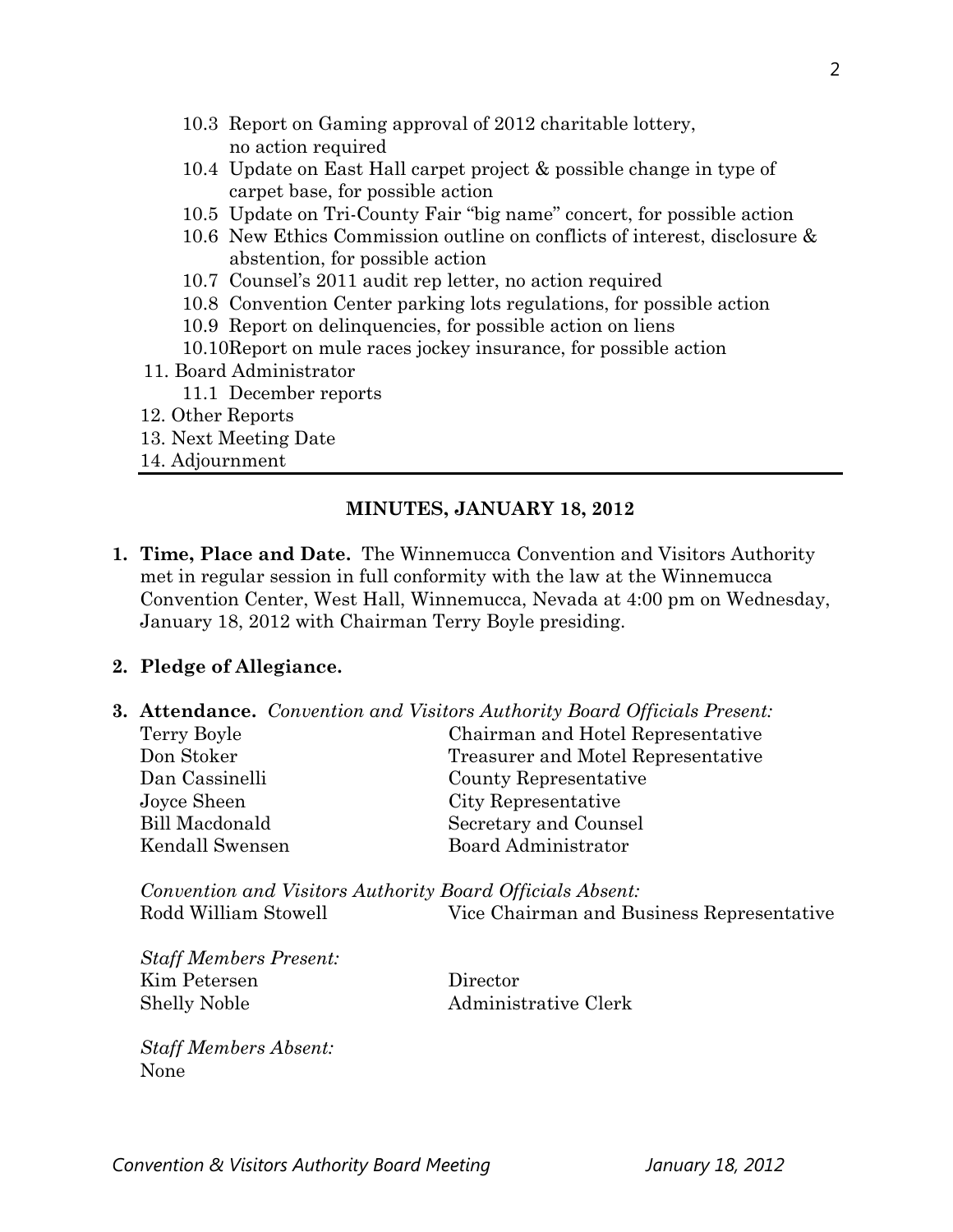| <i>Others Present:</i> |                        |
|------------------------|------------------------|
| Lynda Sugasa           | Safe Haven Rescue Zoo  |
| Debbie Whittaker       | <b>HGH EMS Rescue</b>  |
| Ken Whittaker          | <b>HGH EMS Rescue</b>  |
| Jeffrey Andersen       | Humb Co H S Rodeo Club |
| <b>Bobby Hoenck</b>    | Humb Co H S Rodeo Club |
| Glynn Montero          | Humb Co H S Rodeo Club |
| Michelle Pasquale      | Humb Co H S Rodeo Club |
| Christine Chabez       | WRRA                   |
| Shawn LaRocque         | WRRA                   |
| Drew Jenkins           | WRRA                   |
| <b>KC</b> Kubichek     | WRRA                   |
| Melinda Roysdon        | <b>RRA</b>             |
|                        |                        |

#### **4. Meeting Notice Report.**

Chairman Boyle reported that notice, including meeting agenda, was posted by Shelly Noble by 9:00 am Thursday, January 12, 2012 at Humboldt County Library, Court House, Post Office, City Hall and Convention Center West Hall. No persons have requested mailed notice during the past six months.

**5. Business Impact Determination.** After review of the January 18, 2012 agenda, *Don Stoker made a motion that no proposed agenda item is likely to impose a direct and significant economic burden on a business or directly restrict formation, operation, or expansion of a business. The motion carried unanimously, 4-0.* 

#### **6. Minutes.**

Prior meeting minutes of November 16, 2011.

## *Don Stoker made a motion to accept the minutes of the November 16, 2011 meeting. Motion carried, 4-0.*

Prior meeting minutes of December 21, 2011.

Due to Rodd's absence at tonight's meeting, there was not a quorum present tonight to approve the December 21, 2011 minutes. They will be included in the February agenda items.

**7. Claims.** The following claims were submitted for payment and approved on January 18, 2012:

| BANK ACCOUNT      | <b>CHECK NUMBERS</b> | <b>AMOUNT</b> |
|-------------------|----------------------|---------------|
| Nevada State Bank | 16965-17030          | \$138,245.60  |

*Dan Cassinelli made a motion to approve all claims as submitted. The motion carried unanimously, 4-0.*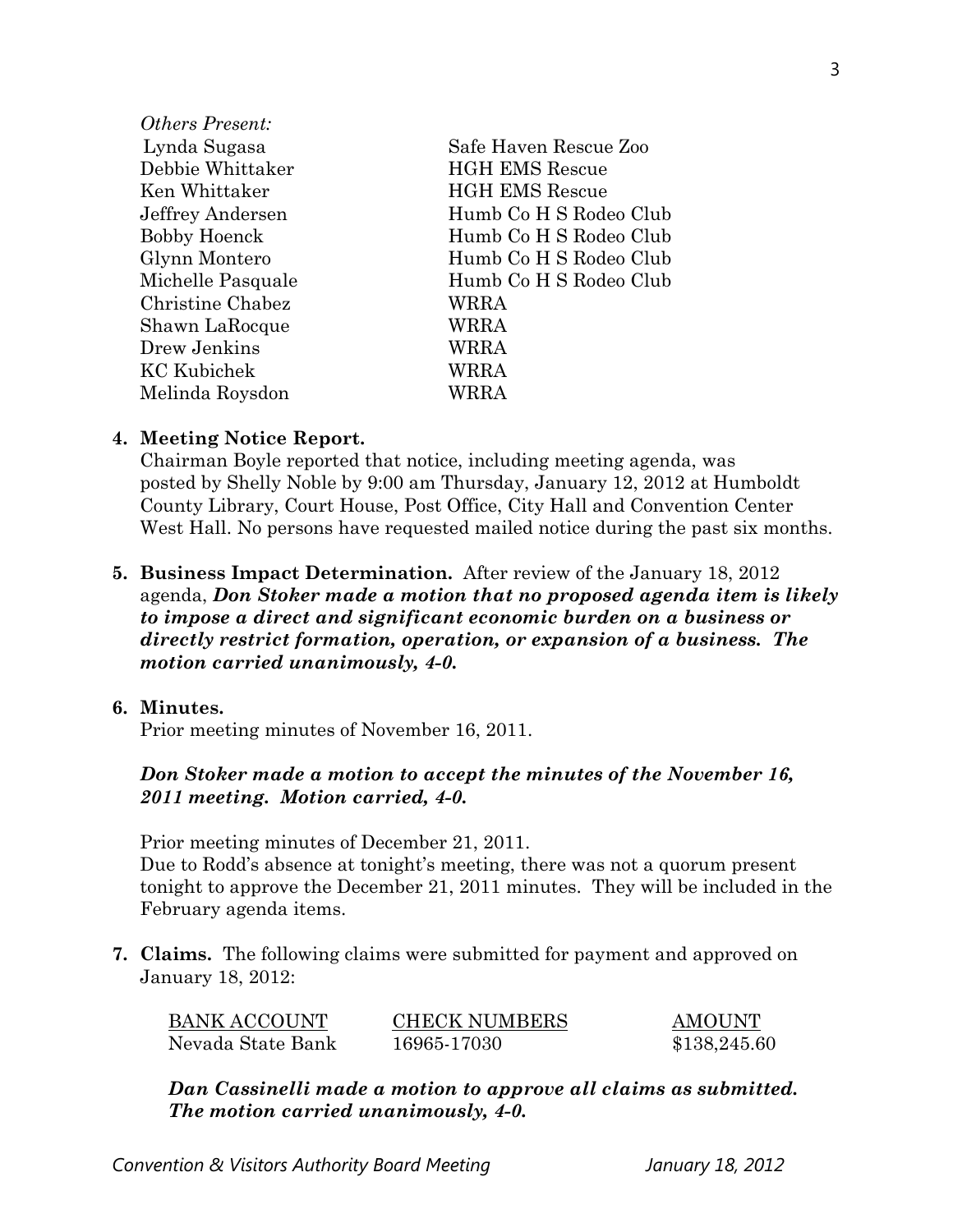#### **8. General Business.**

## **8.1 Nicole Maher, Humboldt General Hospital EMS, EH facility grant request, April 30 & May 1, 2012, for possible action**

Nicole was unable to be here today. Ken and Debbie Whittaker are present today to make this request. HGH EMS is sponsoring a program called "Every 15 Minutes" signifying how often someone is killed in an alcohol-related accident. The program will involve Lowry juniors and seniors who will be spending the night of April 30 in the East Hall, if their grant is approved. Approximately 35 students and chaperones will participate. There will be a simulated vehicle accident on April 30 and an assembly for Lowry students on May 1. *Dan Cassinelli made a motion approving a facility grant for the East Hall, Comstock Room (2 days @ \$250/day)for April 30 and May 1, 2012 in support of the Humboldt General Hospital EMS "Every 15 Minutes" drunk driving presentation. Motion carried unanimously, 4-0.* 

## **8.2 Marc Page, WSRRA, Ranch Rodeo Finals, event report and request for funding, for possible action**

Marc was unable to be here tonight. This item will be placed on the February agenda.

### **8.3 KC Kubichek, Wmca Regional Raceway Association, additional funding request, for possible action**

Last month the WRRA made a funding request in the amount of \$25,000 for their 2012 race season. The board members present wanted the input of the entire board before going forward with a grant for that large amount of money. But, since the WRRA were on a tight deadline to be able to commit to a couple of their 2012 events, the WCVA did approve a \$10,000 grant and requested that they return this month and make their presentation and request for the additional \$15,000. The WRRA plans to use these funds to upgrade and expand the bleachers, improve lighting and make improvements to the tech area, assist with water truck maintenance and for advertising. The WRRA will be making funding requests from other organizations, as well as this board. Board members recognized all the hard work of many individuals and area businesses but expressed concern that this enterprise could turn in to a "money pit" and that the amount requested was high compared to the return this board receives in the form of room tax generated by these events. KC acknowledged that this was a significant amount of funding but he and his WRRA board believe that these events will generate not only room tax, but an increase to area businesses on the days there are races going on. They have received positive feedback from those racing here and expect to expand all of their events. *Don Stoker made a motion approving a grant in the amount of \$15,000 to the Winnemucca*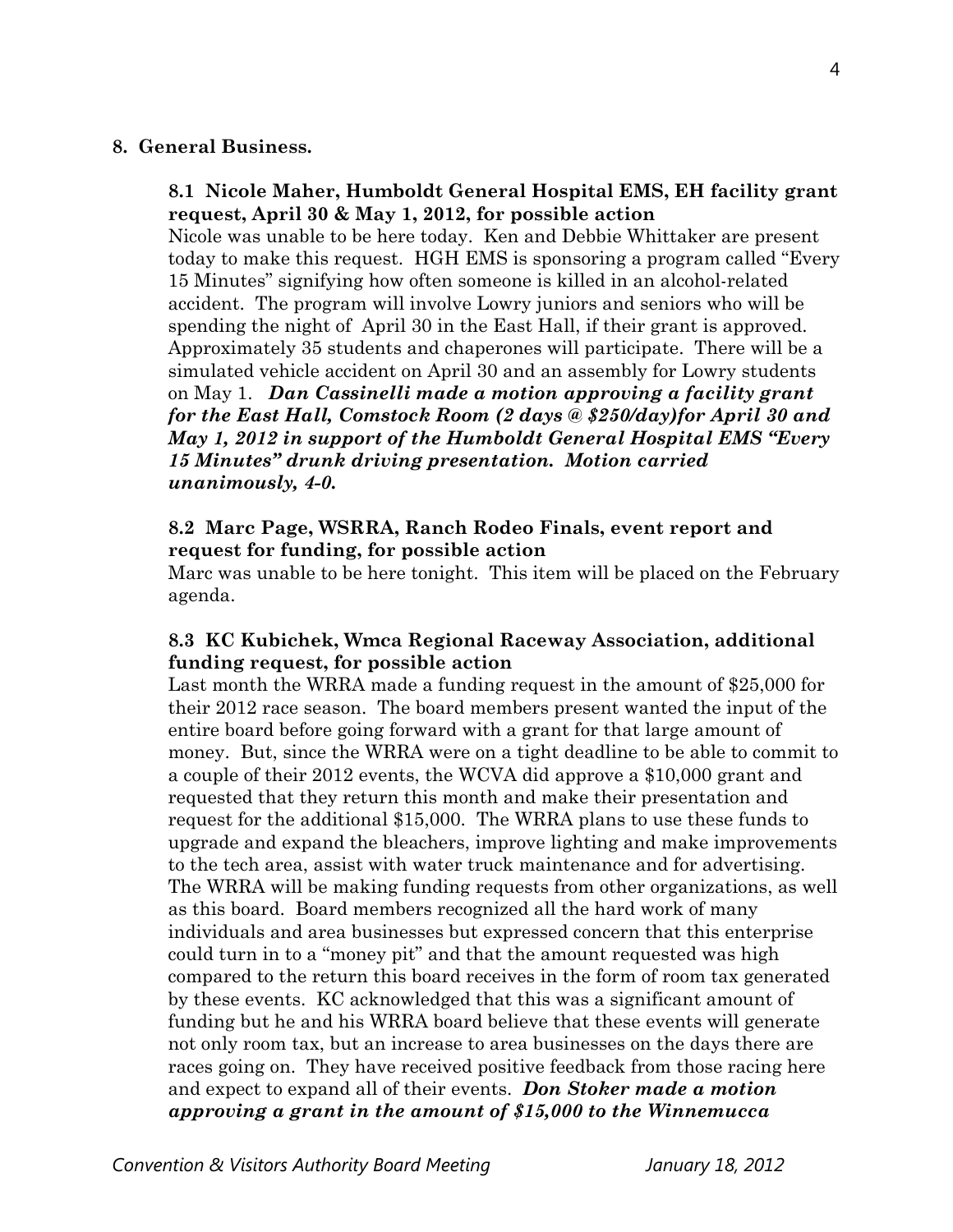## *Regional Raceway Association for the 2012 racing season. This amount is for one year only and the WCVA board expects to hear a season-end report next fall. Motion carried unanimously, 4-0.*

## **8.4 Lynda Sugasa, Safe Haven Rescue Zoo, WH facility grant request, May 19, 2012, for possible action**

This will be the fifth year for this fundraiser in support of the Safe Haven Rescue Zoo, located west of Winnemucca. Over the years, the facility has expanded and added several exhibits and they plan to continue their expansion as funding permits. *Dan Cassinelli made a motion to approve a WH facility grant (\$600), for the Safe Haven Rescue Zoo Annual Fundraiser, May 19, 2012. Motion carried unanimously, 4-0.* 

## **8.5 Glynn Montero, Humb Co High School Rodeo Club, request for funding, for possible action**

This year's high school rodeo will take place at the Winnemucca Events Complex on May 4-6, 2012. Our local cowboys and cowgirls put a lot of effort into hosting this event and usually do quite well as competitors. They are requesting a grant in the mount of \$7,500. *Dan Cassinelli made a motion approving a grant to the Humboldt County High School Rodeo Club in the amount of \$5,000. Motion carried unanimously, 4-0.* 

**8.6 Accommodation tax 9-month refund requests, Sargent (\$721.14), Hurtado (\$1,003.20), for possible action**  *Don Stoker made a motion to approve the accommodation tax 9-month refund requests for Jason Sargent (\$721.14) and John Hurtado (\$1,003.20). Motion carried unanimously, 4-0.*

### **9. Director's Report.**

#### **9.1 Financial reports on WCVA events**  These are included in the board packets.

#### **9.2 February meeting date change, for possible action**

WCVA will have a trade show booth that Kim will be working at during the World Ag Expo in Tulare, California during the week of our regular board meeting. He would like this board to consider changing the meeting date to February 22, 2012. *Don Stoker made a motion changing the February 2012 WCVA meeting date to February 22, 2012. Motion carried unanimously, 4-0.* 

## **9.3 Proposal for East Hall and West Hall security systems, for possible action**

With the increase use of the Convention Center over the past few years, Kim feels it is important to document what is going on in our buildings, especially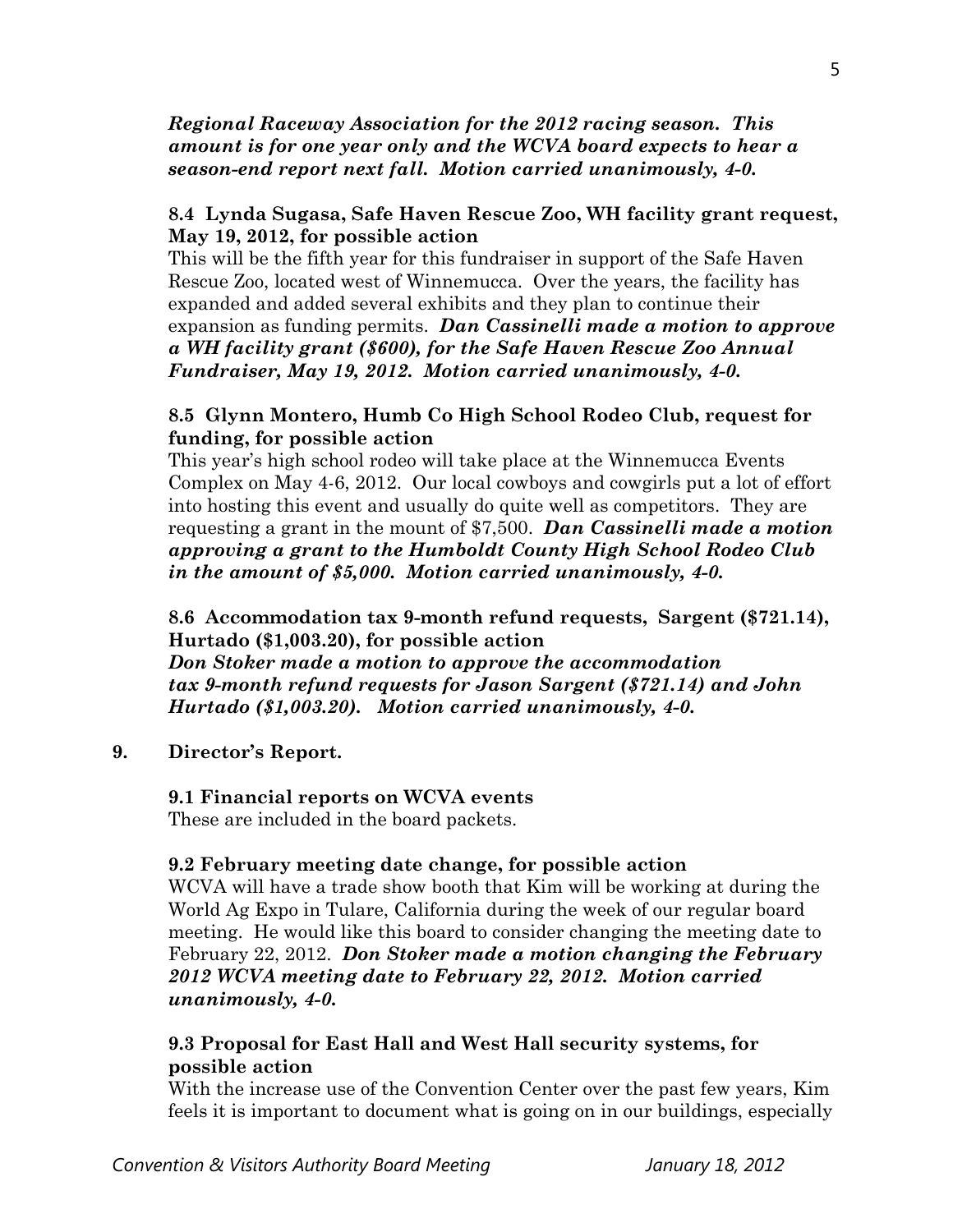after regular business hours. The system he is proposing is used by local casinos and will cover all exits. It can also be expanded, if necessary, in the future. The computer in Kim's office will be able to view all cameras in the system. Kim has received a proposal from a reputable security that has done work in this community, Desert Hills Fire & Security Systems in the amount of \$14,999.14. *Joyce Sheen made a motion to accept the proposal from Desert Hills Fire & Security Systems for equipment and installation of a security system in the West Hall and East Hall of the Winnemucca Convention Center. Motion carried unanimously, 4-0.* 

### **9.4 WEC Covered Arena update, for possible action**

Over the course of the past few months, Kim has learned that the Covered Arena was never in compliance with area building codes. The plans were stamped by an engineer, that they were in compliance with codes, and the local building department accepted this advice. Kim is now trying to get an estimated cost to retrofit the entire structure. There is no recourse with the manufacturer since they are bankrupt and out of business. The arena has been approved for use as long as the winds do not exceed 35 mph. Kim has a weather station installed at the arena that sends warnings to him and Sheree Tibbals when the winds exceed this speed and they are then required to close it.

## **9.5 WEC Event Center building expansion update, for possible action**

Kim presented a preliminary drawing which showed an addition to the west end of the Event Center. The primary purpose of the addition would be to help handle overflow from concessions at large events. This area could also be rented for various private parties and meetings year-round since it is selfcontained with a kitchen and restroom facilities. The estimated cost is \$500,000. Kim will work on "fine tuning" the details to try to get the cost down and present the idea to the County Commission.

### **10. Secretary and Counsel, Monthly report.**

### **10.1 Chamber of Commerce report**

No report.

# **10.2 Porcupine Creek 2-sided billboard space lease renewal, for possible action**

This is an annual renewal that comes up on a billboard we own on U.S. 95 near the junction with Highway 140, the Denio-Lakeview Highway. This is a payment to the landowner in the amount of \$400. *Don Stoker made a motion approving the payment of \$400 for the annual renewal of lease space for our billboard on U.S. 95 near the Denio Junction. Motion carried unanimously, 4-0.*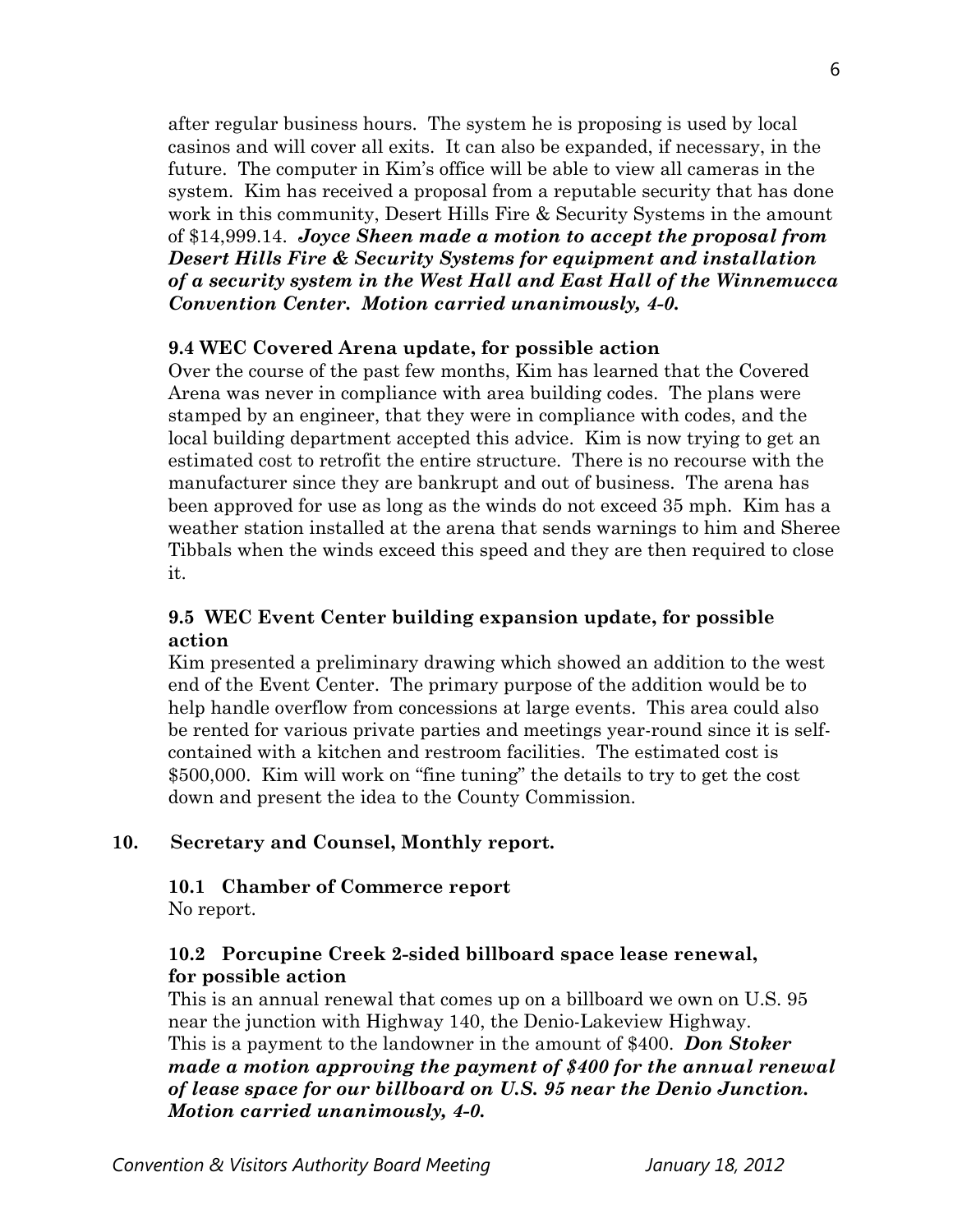# **10.3 Report on Gaming approval of 2012 charitable lottery, no action required**

 The Gaming Commission has approved our application for the charitable lottery that we hold each year, the Run-A-Mucca motorcycle raffle.

# **10.4 Update on East Hall carpet project & possible change in type of carpet base, for possible action**

In December a rep from the carpet company came to Winnemucca to look at the East Hall and make sure that the carpet we had selected would be compatible with our needs. After looking at the Main Floor, he determined that it would be best to upgrade to a better base in order to even out the surface of that floor. This would add approximately \$3-\$4 per square yard to the cost of the carpet. The board discussed the advantages of installing this better carpet base to the entire carpet project in the East Hall. *Don Stoker made a motion to install the upgraded base with all of the carpet previously approved by this board for the East Hall. This will add an additional \$3-\$4 per square yard to the cost of the carpet. Motion carried unanimously, 4-0.* 

# **10.5 Update on Tri-County Fair "big name" concert, for possible action**

Tickets for the Jake Owen concert will go on sale February 1, 2012 for the September 1, 2012 concert. They will be available on-line and for purchase in person at the Convention Center office. Kim is contacting area mines to try to get some sponsor funding and promote the concert internally with the employees. There will be no free or complimentary tickets given away for promotion or otherwise as we will need to sell them all in order to break even.

#### **10.6 New Ethics Commission outline on conflicts of interest, disclosure & abstention, discussion only**  No report.

**10.7 Counsel's 2011 audit rep letter, no action required**  No report.

**10.8 Convention Center parking lots regulations, for possible action**  No report.

**10.9 Report on delinquencies, for possible action on liens**  No report.

# **10.10 Report on mule races jockey insurance, for possible action**

Since this event was cancelled last year due to the equine disease epidemic, we sought to get a refund. In order to give us a refund, the policy was cancelled. We need to have some type of coverage in place before the event

7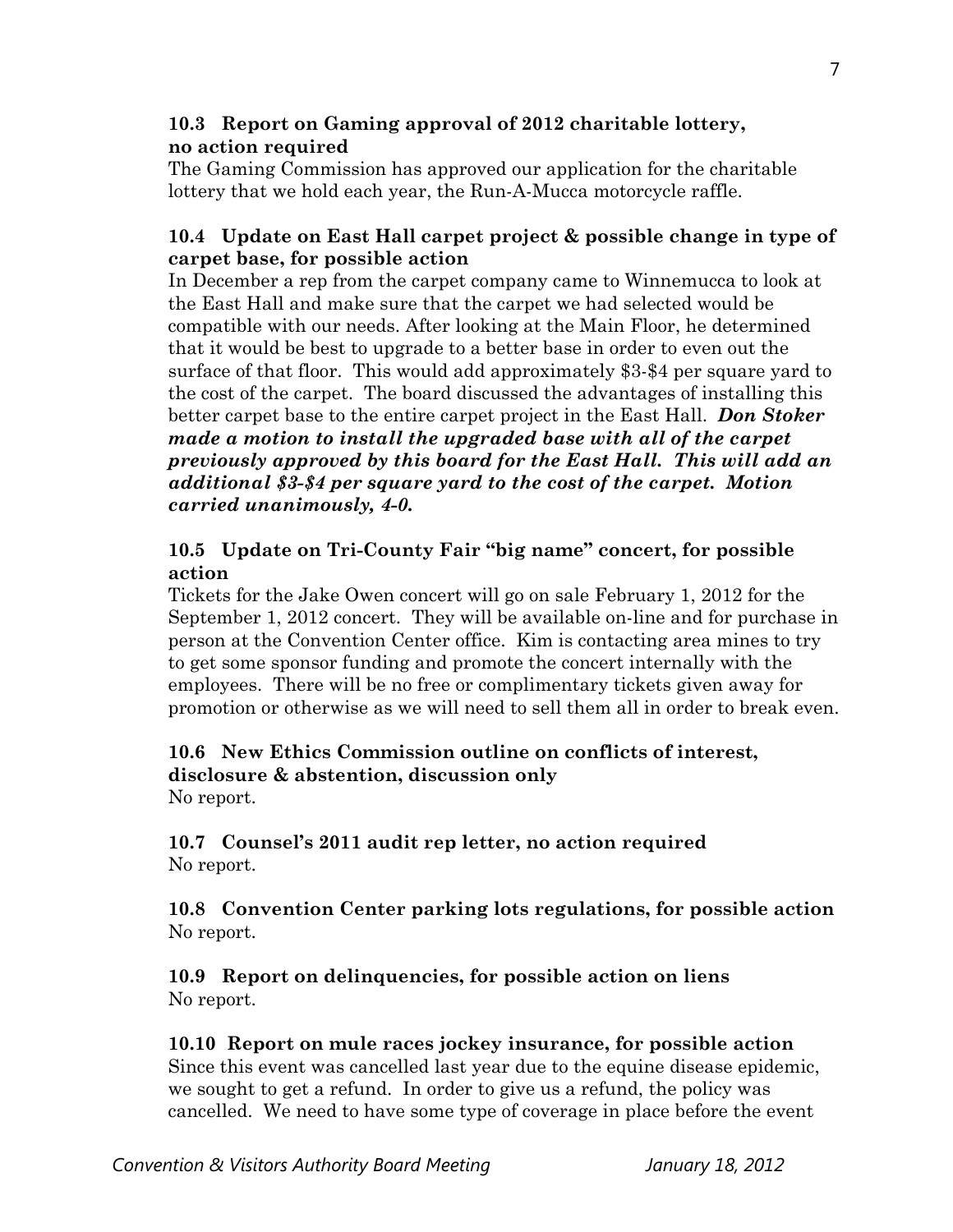this year in June. Bill will check in to what is available and proceed with its purchase.

# **11. Board Administrator.**

**11.1 December Financial Reports**  No report.

### **12. Other Business.**

### **12.1 East Hall displays**

Dan brought up a discussion he has been hearing about moving the East Hall displays, the animals and Buckaroo Hall of Fame, to the County Museum. Since the museum now has a director who is open to rotating and expanding displays, board members felt this is really the location that these displays should be at. There are many days and times that the public is unable to view these items since we have meetings and other events using the East Hall Main Floor. Possible inclusion of the Winnemucca Propane exhibit racer was also brought up. The board looks forward to these discussions with the appropriate personnel if/when these talks proceed.

### **12.2 Winnemucca Blvd beautification project**

Don brought a concept drawing of the sidewalks and adjacent areas at the intersection of Winnemucca Blvd. and Melarkey Street. Some of the items included in the drawing were pavers, 18" walls, landscaping, etc. This is just the first step and Don will keep this board updated to any future progress of this project.

# **13. Regular Business. Next Meeting. The Board confirmed the next regular meeting date of Wednesday, February 22, 2012, 4:00 pm.**

**14. Adjourn.** *Don Stoker made a motion to adjourn this meeting. Motion carried unanimously, 4-0.* The meeting was adjourned at 6:15 pm to the next regular meeting, or to the earlier call of the Chairman or to the call of any three (3) members of the Board on three (3) working days notice.